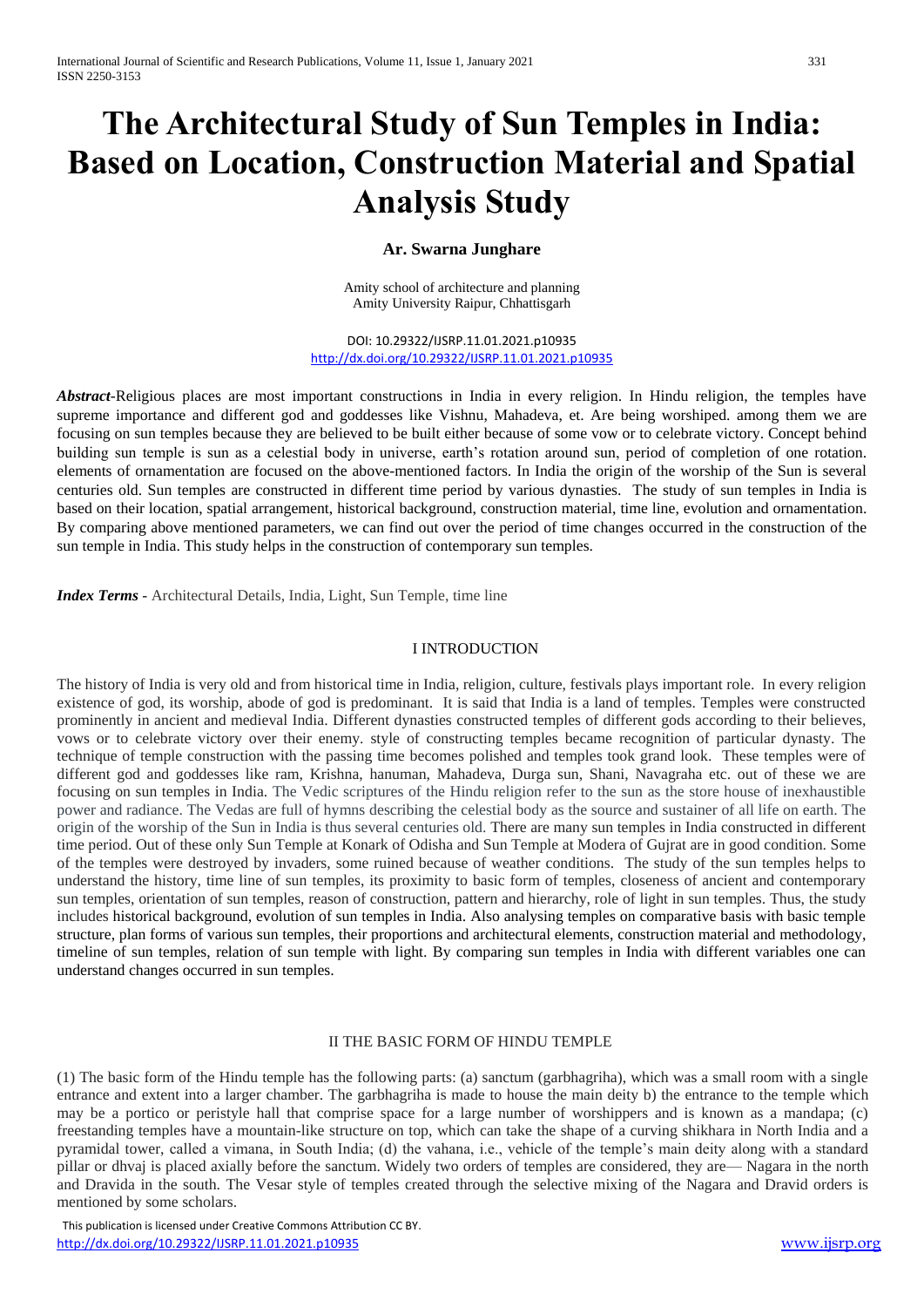# III SUN TEMPLE AT KONARK, ODISHA



Fig 1 plan sun temple Konark Fig 2 Sun temple Konark, Odisha, Image (Image:10)

## 3.1 Historical background:

(5) The sun temple at Konark of Odisha was built by the great king Narsimha dev -I of East Ganga Dynasty. The word Konark is derived from the Sanskrit name Konark. Konark is a combination of two words i.e. 'Kona' which means corner and 'Arka' means Sun, when these two words are combined it holds the meaning as 'Sun of the corner'. It was built in his royal status and prestige to commemorate his victory over Muslims. The king opted this particular place for the construction of the temple is because Narasimha dev was charmed by the beauty of the Sunrise and the roaring voice of the sea at this place since his childhood. The river Chandrashekar flowing a mile distance at the north side of the temple was joining the sea.

## 3.2 Spatial organization:

The sun temple at Konark is built in 13<sup>th</sup> century placed on east west axis, temple complex spreads over the area of 26 acres of land. The temple is built in Odisha style of Architecture or Kalinga Architecture. It is oriented in such a way that the first rays of the rising Sun fall directly on the main entrance of the temple and gets reflected from the diamond that is located at the centre of the idol in the sanctum. The Konark sun temple is a highly ornamented giant chariot of sun god. the Nata mandir or dancing hall is a first spatial space. It's an intricately carved, pollard, raised platform on the eastern side of temple. from east to west comes second structure small sanctum or Jagmohan or Bhadra deul or assembly hall is standing. The dazzling smaller sanctum is survived through generations. The smaller sanctum has wall 100 feet height and ornamented with stone carving. The sanctum is decorated with artwork, themes and iconography. Its pyramidal roof with three consecutive tiers, having six piddas in each. The terraces of which ornamented with idols. The main sanctum or Bada deul or Rekha deul, which is surrounded by the other small sanctum is a last spatial space. But it's in ruined condition. its roof or shikhara or vimana is estimated to be 229 feet and was replica of Jagnnath temple in Puri.

## Moulding:

This magnificent temple is decorated as a chariot of sun. the sun is climbed on raised platform which has 24 intricately carved wheeled. Each wheel is 9'9" in diameter with 8 spokes which signifies 8 prahars of a day. (1 prahar denote 3-hour period)





Fig 3 Pravahat Surya Fig 4 Madhyanh Surya Fig 5 Astachala Surya



 This publication is licensed under Creative Commons Attribution CC BY. <http://dx.doi.org/10.29322/IJSRP.11.01.2021.p10935> [www.ijsrp.org](http://ijsrp.org/)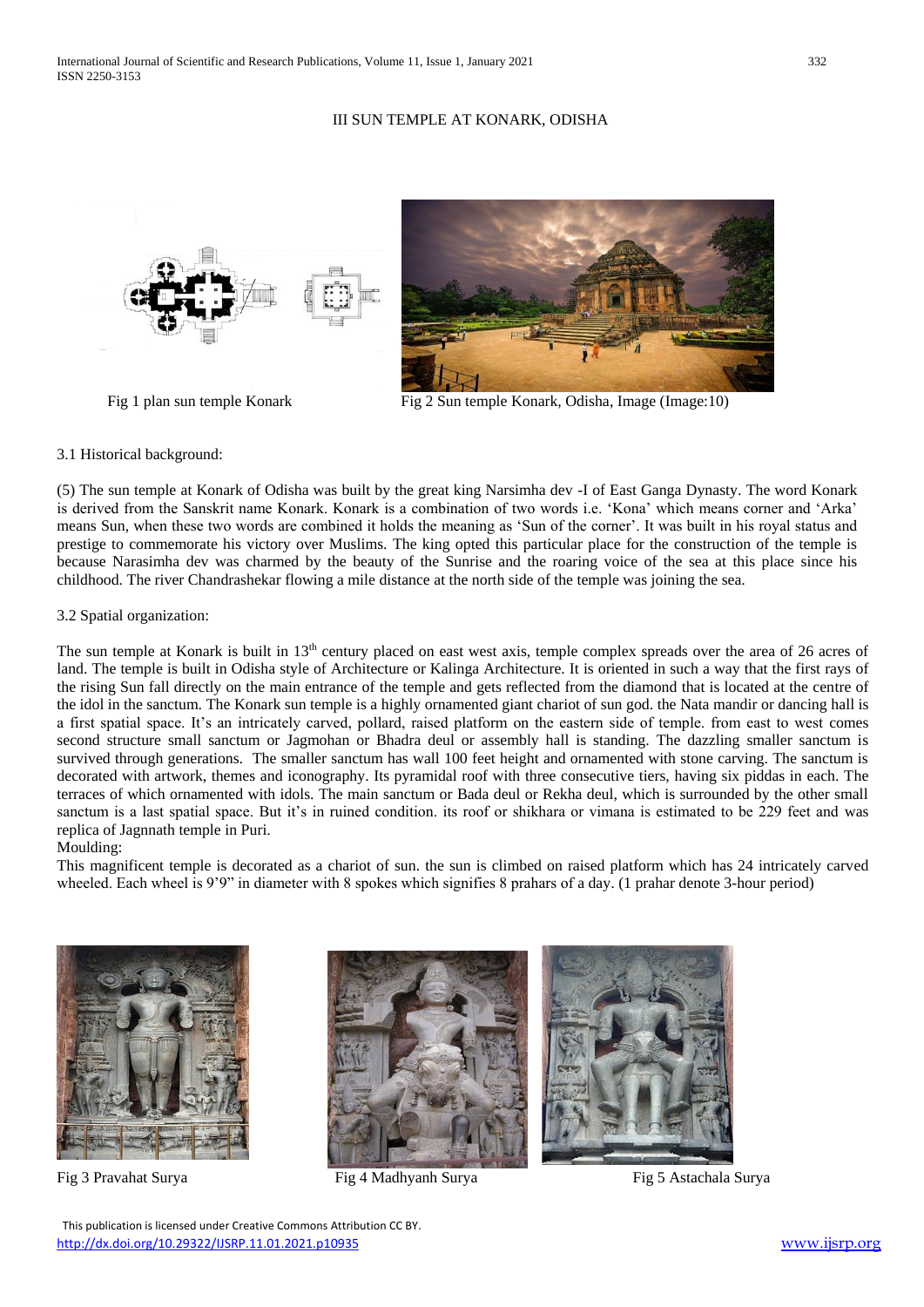# Sun idol:

The sanctum of the temple has three images of sun god on his outer façade. They are positioned in such a way that sun rays at dawn, noon and evening fall on the idols. The morning sun, The mid-day sun, The evening sun Pravahat Surya-Morning sun- the creator:

On the southern side wall, the idol of the sun god is called mitraas the "Pravahat Surya". It means rising sun. the idol in south is immersed with the first sun rays as the temple is slightly make an angle with the cardinal direction.

Madhyanh Surya- Mid day sun-The destroyer:

On the western side wall, the idol of god sun riding on horse called as "Punrsani". Is described as Madhyanh Surya. Astachala Surya-evening sun-The preserver:

On the northen side wall the idol of the sun god is called "Haritsvai", is described as Astachala Surya.The facial expression carved on the idol of sun god shows hard day's work.

# 3.3 Material of construction:

The massive temple was called the "Black Pagoda" in European sailor accounts because pyramidal roof made of sandstone appeared black. The uniqueness of this temple is the massive iron beams that are placed in between every two stones. These beams are used to construct the higher floors of the temple. The other exclusivity of this place is, the peak of the main temple was created using 52 tons of magnet. The arrangements of the main magnet and the other magnets in its unique way resulted the main idol of the temple to float in air. Made up of three types of stones Chlorite, Laterite, Khond alite

# IV SUN TEMPLE AT MODERA, GUJARAT





Fig6 plan, the sun temple, Modera, Gujrat Fig6 the sun temple, Modera, Gujrat ()

## 4.1 Historical background:

(4) The sun temple at Modera of Gujrat built by King Bhima of Chalukyan Dynasty. According to mythology, Chalykyans were originated from Agni -Kund and they worshipped god sun. during 1024-25 Mohmad Ghazani of Kabul had invaded Bhima's kingdom. So, the king vacated his capital (Arhiviad Patan) to avoid destruction and move to Modera. Where his soldiers fought with the force of 20,0000 soldiers of Mohmad Ghazani, the king defeated Ghazani. Bhima built Sun temple at Modera to commemorate this defence.

# 4.2 Spatial organization:

At Modera, the sun temple is placed on east-west axis at 23.6 degrees latitude on the tropic of cancer. The orientation is such that on the days of equinoxes the first ray of morning sun falls on the idol placed in garbhagriha or sanctum and during summer soloistic the sun shines directly on the top of the temple casting no shadows. The temple has been constructed of Maru-Gurjara style of architecture and consisted of three main parts namely the sanctum (garbhagriha)and hall (gudhamandapa), The mandapa (sabhamandapa or rangamandapa). The kunda (ramakunda or suryakunda) a body of water right in front of the mandapa.

 This publication is licensed under Creative Commons Attribution CC BY. The rectangular surya kund or water body is placed longer axis being perpendicular to the central axis. The kund gradually proceed downwards from ground level towards water level with varied size terraces and step. Water tank has many small shrines in the niches of different god and goddesses. The steps of kund lead towards the Sabha mandapa, entrance of which being decorated with Torana. Torana being the multi pillared structure decorated with ornamentation. Sabha mandap is placed on the raised platform. The jagat of which is ornamented with inverted lotus, with thick walls and central pillars. Roof of Sabha mandapa rest on an octagonal nave with the support central eight columns. Inner walls have been broken which was once decorated by idols of surya. The next built up area being Gudha mandapa divided in to two parts, first being small hall called Prasad and second is rectangular Garbhagriha where once idol of surya being kept on raised platform. The thick walls of the Garbhagriha encloses parikrama marg. Like other temples garbhagriha is the darkest volume of the temple.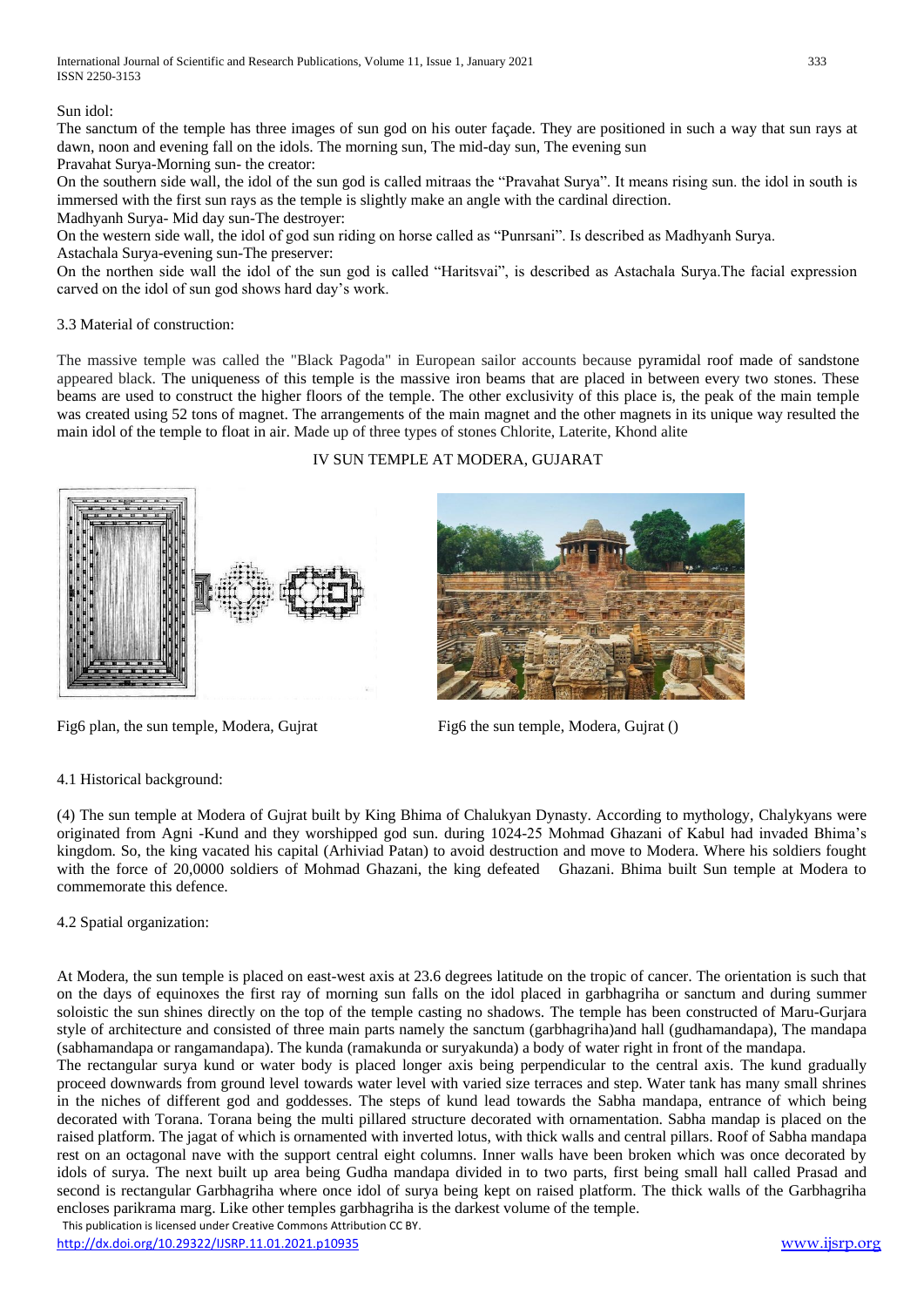# 4.3 Material of construction

## V BIRLA SUN TEMPLE, GWALIOR, MADHYA PRADESH



Fig 6 Birla Sun Temple, Gwalior, Madhya Pradesh(Image:14)

## 5.1 Historical background:

(8) The sun temple at Gwalior is a recent temple dedicated to god sun and constructed in the year 1988 by famous industrialist G.D. Birla. This eye-catching temple is built by taking inspiration from Sun temple at Konark, Odisha.

## 5.2 Spatial organization:

The temple is also called *Vivaswan (other name of sun god).* Spread over an area of 20,500 square feet, placed on east west axis. It is built in the middle on a high raised platform. The temple has three structures. There are three entrances to the sanctum, one main at front and two at sides. Each entrance door has idols of the nine planetary gods (the navgrahas). Beautiful marble steps that lead the way into sanctum. It is built as the horse chariot of the sun god, with seven horses drawing the chariot and the reins in the hands of Sun god. There are *24 wheels of the chariot*, 12 on each side. Each wheel has 16 spokes, 8 thick and 8 thin spokes. Every minute architectural detail has a significance associated with it. The *7 horses depict the days of the week, 24 wheels depicting no of 15 days duration in a year*. Each year can be divided into 24 groups of 15 days each. The dome over the sanctum is a high mounted roof that has 4 small windows on each of the 4 walls. The *idol of Sun god in the sanctum gets illuminated by sunrays coming from all directions through these 4 slit windows on each wall*.

# 5.3 Material of construction:

In this beautiful temple blend of red sandstone and pearly white marble perfectly done. Red sand stone is used on outer surface and for internal look pearly white marble is used.

| parameters                | Sun temple                             | Sun Temple                  | <b>Martand Sun</b>       | Suryanar Kovil                    | Katarmal Sun                 |
|---------------------------|----------------------------------------|-----------------------------|--------------------------|-----------------------------------|------------------------------|
|                           | Konark                                 | at Modera                   | Temple                   | temple                            | temple                       |
| location                  | Konark, Odisha                         | Modera,<br>Gujrat           | Anantnag,<br>Kashmir     | Kumbak<br>onam.<br>Tamil<br>Nadu  | Alomora,<br>ttarakhand       |
| <b>GPS</b><br>coordinates | 19° 53' 27" N,<br>$86^{\circ}$ 6' 1" E | 23°35'1.7"N<br>72°7'57.67"E | 33°44'44″N<br>75°13'13"E | $11^{\circ}1'47''N$<br>79°28'40"E | $29.55^{\circ}$ N<br>79.69°E |

## VI COMPARATIVE ANALYSIS OF PARAMETERS

 This publication is licensed under Creative Commons Attribution CC BY. <http://dx.doi.org/10.29322/IJSRP.11.01.2021.p10935> [www.ijsrp.org](http://ijsrp.org/)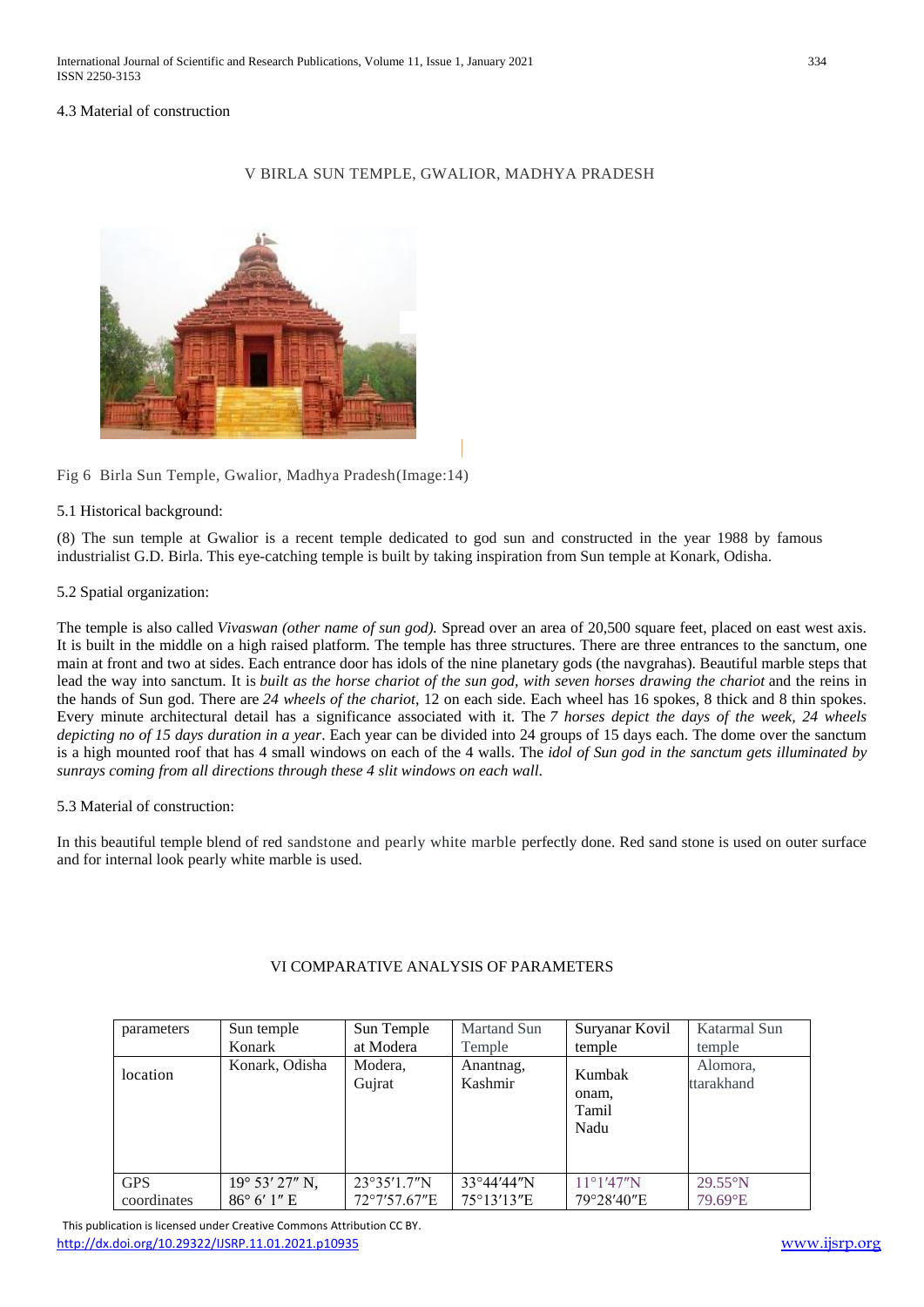| Historical<br>background:      | to commemorate<br>victory<br>over<br><b>Muslims</b>                              | To celebrate<br>Defeated over<br>Ghazani                                                                                           | specific<br>No<br>reason                                                       | To worship sun<br>god                                                                                              | To worship sun<br>god                                                                                            |
|--------------------------------|----------------------------------------------------------------------------------|------------------------------------------------------------------------------------------------------------------------------------|--------------------------------------------------------------------------------|--------------------------------------------------------------------------------------------------------------------|------------------------------------------------------------------------------------------------------------------|
| Spatial<br>organization:       | placed on east<br>west axis. small<br>sanctum.<br>main<br>sanctum,<br>Nat mandap | placed on east<br>west axis, on<br>tropic<br>of<br>cancer.<br>Garbhagriha,<br>Gudhamandap<br>a,<br>Sabhamandap<br>a, Kunda         | placed on east<br>west<br>axis.<br>Ardha<br>mandapa<br>Antaral Garbha<br>griha | Garbhagriha and<br>Ardhamandap                                                                                     | placed on east<br>west<br>axis.<br>Consist<br>of<br>Rekha<br>deul,<br>antaral and two<br>mandapa,<br>Surya-Kunda |
| Position<br>of<br>sun god      | First ray of sun<br>shines<br>directly<br>on sun god                             | equinox-<br>On<br>first<br>ray<br>on<br>sun god and<br>summer<br><sub>on</sub><br>solstice<br>day<br>shines<br>sun<br>above temple | No specific                                                                    | Sun<br>god<br>centrally placed<br>amongst<br>navgrah                                                               | First ray falls on<br>the temple                                                                                 |
| Material<br>of<br>construction | Made up of three<br>types of stones<br>Chlorite,<br>Laterite, Khond<br>alite     | Sand stone                                                                                                                         | lime stone.                                                                    | The<br>Sanctum<br>and<br>Ardhamandapa<br>are built in stone<br>while<br>other<br>construction<br>in<br>brick work. | local<br>greyish-<br>brown stone                                                                                 |
| ornamentation                  | Chariot<br>with<br>seven horses, 24<br>wheels                                    | Decorated<br>with different<br>mouldings                                                                                           | 84<br>peristyle<br>shrine<br>covers<br>compound wall                           | Decorated<br>with<br>god<br>and<br>goddesses                                                                       | No<br>specific,<br>regular<br>temple<br>elements                                                                 |
| image                          |                                                                                  |                                                                                                                                    |                                                                                |                                                                                                                    |                                                                                                                  |

 **Image: (9) Image: (12) Image: (10) Image: (13) Image: (11)**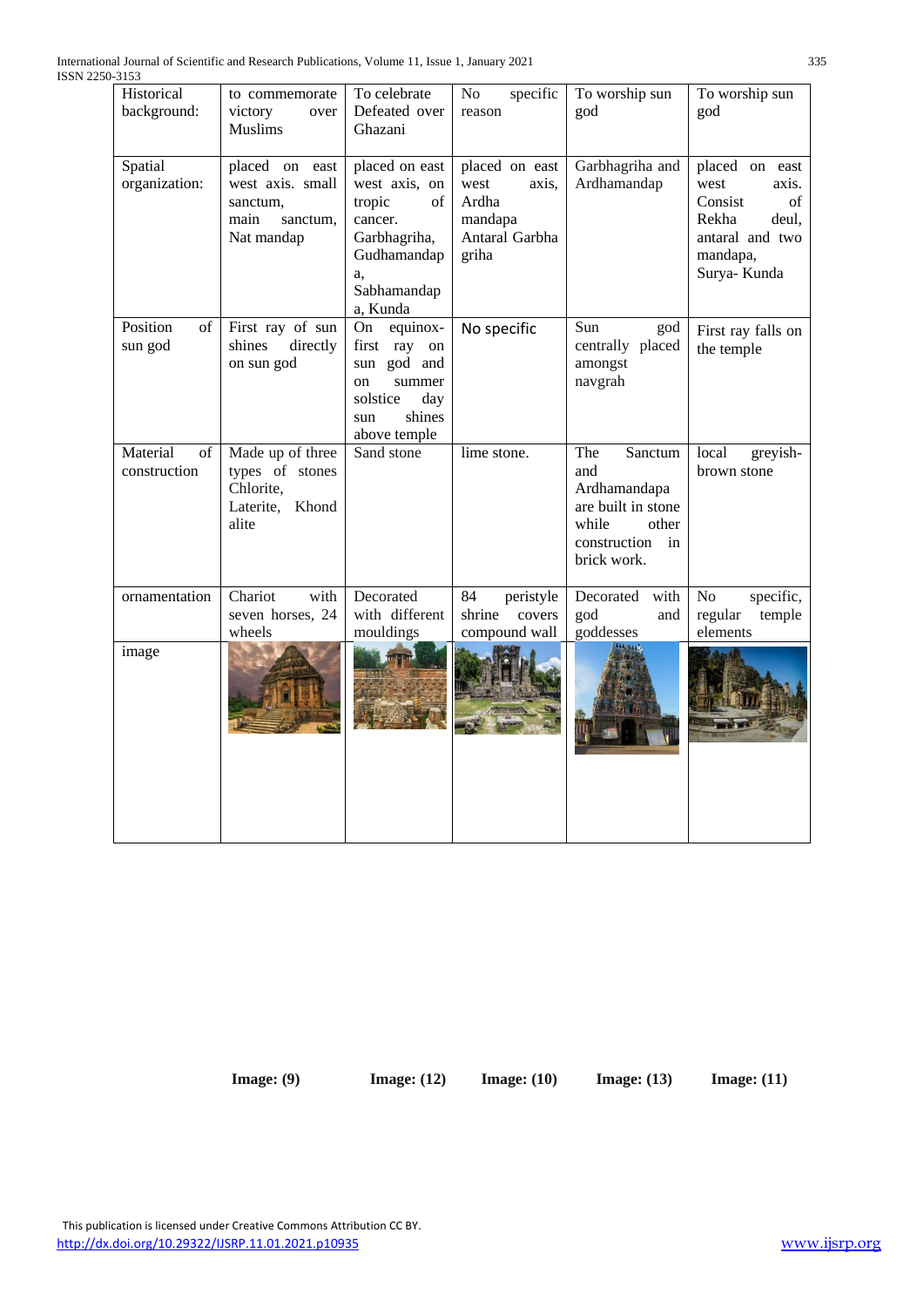# VII TIME LINE OF SUN TEMPLES IN INDIA

Sequence of Sun temples of India as per their construction period

| Temple                           | Period                      | Dynasty                                                       | Location                                            |
|----------------------------------|-----------------------------|---------------------------------------------------------------|-----------------------------------------------------|
| The<br>Martand<br>Sun<br>Temple  | $7th - 8th$<br>century      | king<br>Lalitadatiya<br>Muktapida of<br>Karakota<br>dynasty.  | Anantnag,<br>J&K                                    |
| Sun<br>Temple<br>at<br>Modera,   | 11 <sup>th</sup><br>century | Chalukyan<br>Dyanasty                                         | Gujarat                                             |
| Navlakha<br>sun<br>Temple        | 11 <sup>th</sup><br>century | Jethwa rulers<br>Solanki<br>in<br>style                       | Ghumli,<br>Gujrat                                   |
| Suryanar<br>Kovil<br>temple      | 11 <sup>th</sup><br>century | King<br>kulothunga<br>chola<br>in<br>Dravidian<br>style       | Suryanarkoil,<br>Tanjavar<br>district,<br>Tamilnadu |
| The sun<br>temple<br>Konark      | 12 <sup>th</sup><br>century | king<br>Narsimhdeva<br>of<br>$-I$<br>east<br>ganga<br>dynasty | Konark,<br>Odisha                                   |
| The sun<br>temple at<br>Katarmal | 13 <sup>th</sup><br>century | Katuri<br>king<br>Katarmadevta                                | Alomora,<br>Uttarakhand                             |
| Birla<br>sun<br>Temple           | 1988                        | G. D. Birla                                                   | Gwalior,<br>Madhya<br>Pradesh                       |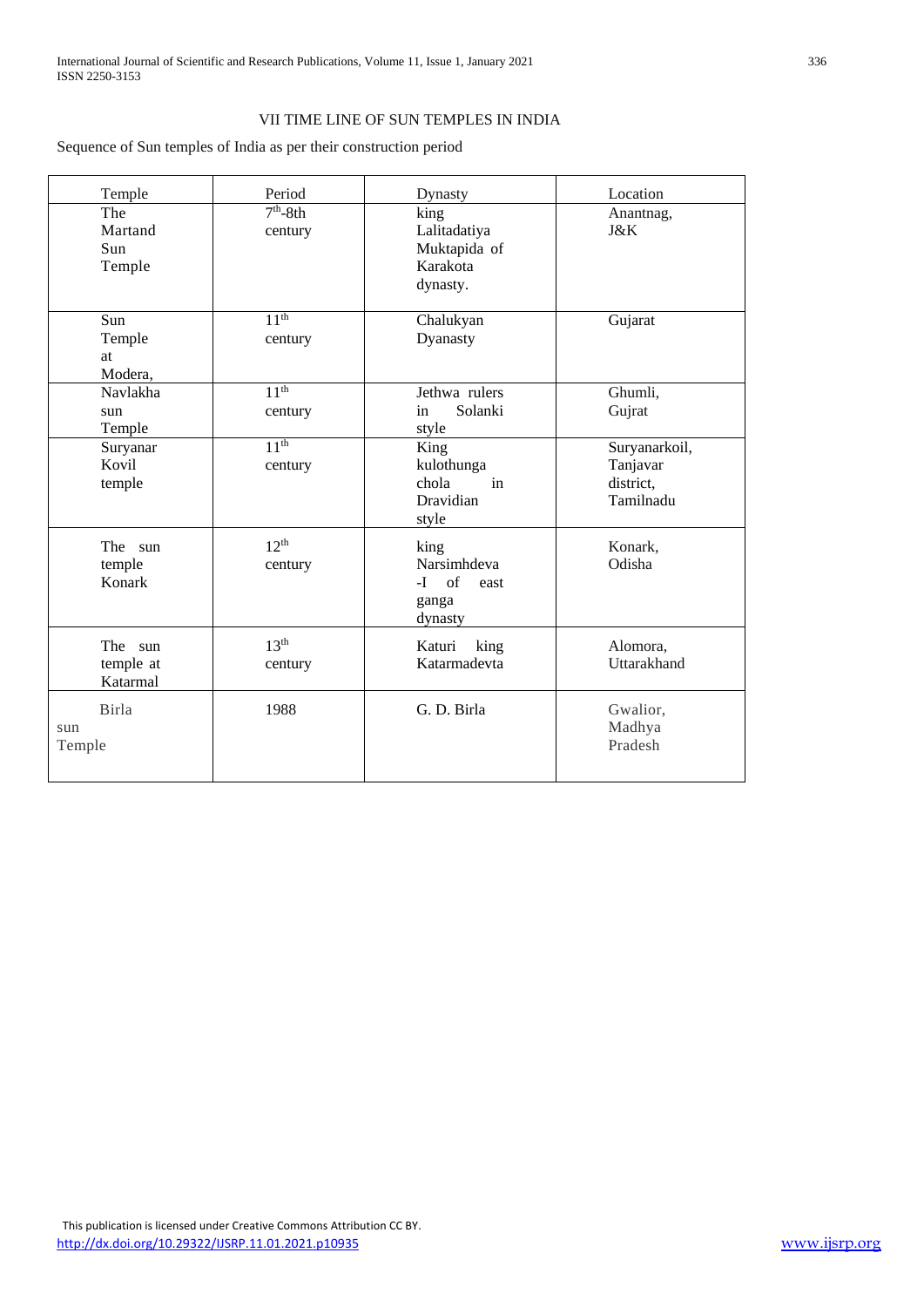

Fig 15 Indian map showing Sun Temples in India

## VIII ROLE OF LIGHT IN SUN TEMPLE

(2) Sun temples are always associated with light. Position of deity is always corelated with light. Sun temple of Modera, Gujrat or Sun temple of Konark, Orissa are the temples where sun light direct falls on the deity. The Sun temple of Modera has three different types of spaces where light create different effect. The foremost space is a kund or waterbody. The kund (water tank) is a stepwell with varied sized steps. Steps are arranged like inverted pyramid and are decorated with numerous designs. When light fall on these steps, it casts beautiful shadow pattern. The other type of space is semi open mandapa. Due to the openings, the amount of light entering, its intensity is comparatively more than other spaces in the temple. The prasad is an enclosed space, as its covered with thick stone wall. So, amount of light entering is only through two small openings in the wall, which cast dim light but sufficient enough to. create dramatic effect of contrast light and shadow effect and highlight texture of stone walls. The ambulatory path or pradkshina path surrounding sanctum has sufficient light due to three windows of side walls and provide adequate light to the dark, closely place deity in sanctum.

## **CONCLUSION**

Sun temples in India are connected with the celestial body sun, it's rotation around earth, sun path. Time line shows that there is no particular region or not particular period of construction of sun temples. Geographical position shows that sun temples are randomly constructed in all over India, no path followed for construction. In Sun temples light plays an important role in position of deity and facing of sun temple. Decorative features or elements used for enhancing external appearance of sun temples and are associated with the rotation of sun around earth. Newly constructed sun temple in Gwalior is just a replica of Konark sun temple, it's not adding remarkable element. All the sun temples in India follow basic form of temples practised in India from decades. No specific material used in construction, in fact locally available material is used. Sun temple at Konark, Odisha and Sun temple at Modera, Gujrat are famous compared to other sun temples in India it may be because they are in good condition compared to other sun temples in India.

## **REFERENCES**

(1) Chatur Mukhlinga, Nachna- Kuthara (Inset), Temple Architecture and Sculpture, pg. 70

(2) Akash Trivedi, Expression of Light in Sacred buildings (October 2020)

(3) Shoaib Mohd, Tracing the History, Heritage and Scenic Beauties of Martand and Chatbal Destinations in Twin Parganas of Matan And Kuthar, (pg743-745) (International Journal of Scientific and Research Publications, Volume 7, Issue 7, July 2017 745) by

 This publication is licensed under Creative Commons Attribution CC BY. <http://dx.doi.org/10.29322/IJSRP.11.01.2021.p10935> [www.ijsrp.org](http://ijsrp.org/)